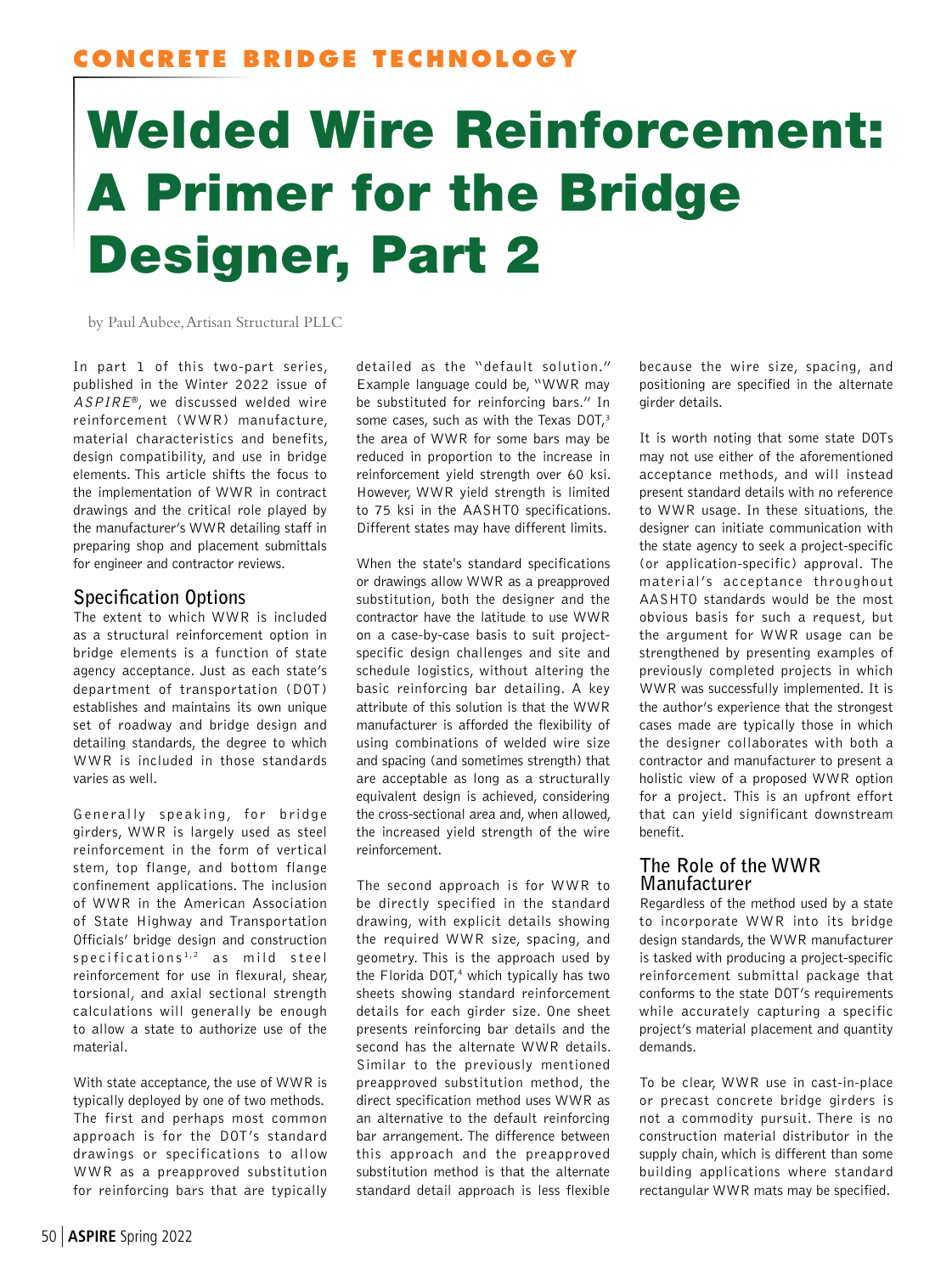Manufacturers employ technical staffs who are tasked with generating submittal packages for project-specific WWR use. These technical staff members have the appropriate level of familiarity with the governing design and detailing standards, and they are able to generate WWR information that aligns with the manufacturer's own production capabilities. To that end, each WWR submittal contains WWR mat geometries, quantities, and placement requirements specific to a given project.

The manufacturer's detailing effort will vary depending on the method by which WWR is presented in the contract documents. If the state DOT allows WWR as a preapproved substitution, the WWR solution developed by the manufacturer might offer savings and efficiencies, as there is leeway to achieve the specifier's intended design by pulling from a broader range of wire size, spacing, and strength combinations. Deriving a reinforcement solution that satisfies the specifier's design intent and, at the same time, best leverages a manufacturer's inventory allocation and minimizes welding equipment changeover times is the real sweet spot for WWR. While direct specification is a viable and proven method for implementing WWR on bridge projects, the WWR as shown on the project drawings does not necessarily allow the manufacturer's detailer to select a solution favorable to in-house WWR fabrication capabilities. WWR manufacturers won't shy away from using what is explicitly specified in the plans, but there is some merit to a more



Figure 1. In a typical WWR submittal, there are two cross-section views—end and middle—for a given bridge girder. All Figures: The Wire Reinforcement Institute.

general definition of reinforcement areas and spacing limits on design drawings to unlock some additional efficiency.

In the end, regardless of the method by which WWR is presented as an option on a bridge project, the Wire Reinforcement Institute's manufacturer members are staffed to produce detailed submittals that conform to the specifier's original design intent.

#### **The Deliverable**

A typical WWR submittal, which serves as the deliverable intended for the contractor's, girder producer's, and specifier's reviews and approvals, includes the following information:

• Beam section views—There are typically two cross-section views for a given bridge girder. The first view



Figure 2. A mat diagram in a typical WWR submittal shows welded wire reinforcement sectional geometry, wire size, and bend arrangement.

is cut through the end region of the beam, and the second view is cut through an intermediate or middle region of the beam. While these regions are often similar to each other when it comes to the reinforcement assembly that populates the beam cross section, the end sections are usually more heavily reinforced. Therefore, differences in configuration are best illustrated through separate cross-section views (**Fig. 1**).

- WWR mat diagrams—For the WWR mats that populate the aforementioned sections of the beam, diagrams are provided to show WWR sectional geometry, wire size, and bend arrangement, as applicable (**Fig. 2**).
- WWR mat summary—The mat summary outlines the WWR mat item description and quantity for the beam or beam project. The item description helps the reviewer spot-check sizes and spacings of the reinforcing wires, and it is critical for in-house use by the WWR manufacturer's workers on the plant floor who are tasked with actually producing the mats. The combination of item description and WWR mat diagram is mandatory for the production of WWR (**Fig. 3**).
- Beam elevation view-WWR mats shown in cross-section view and summarized in item descriptions with accompanying mat diagrams ultimately must be identified in an elevation view to show the girder producer the precise placement of mats in the forms or beds. Elevation views illustrate the distribution of mat types along the length of a given beam (**Fig. 4**).